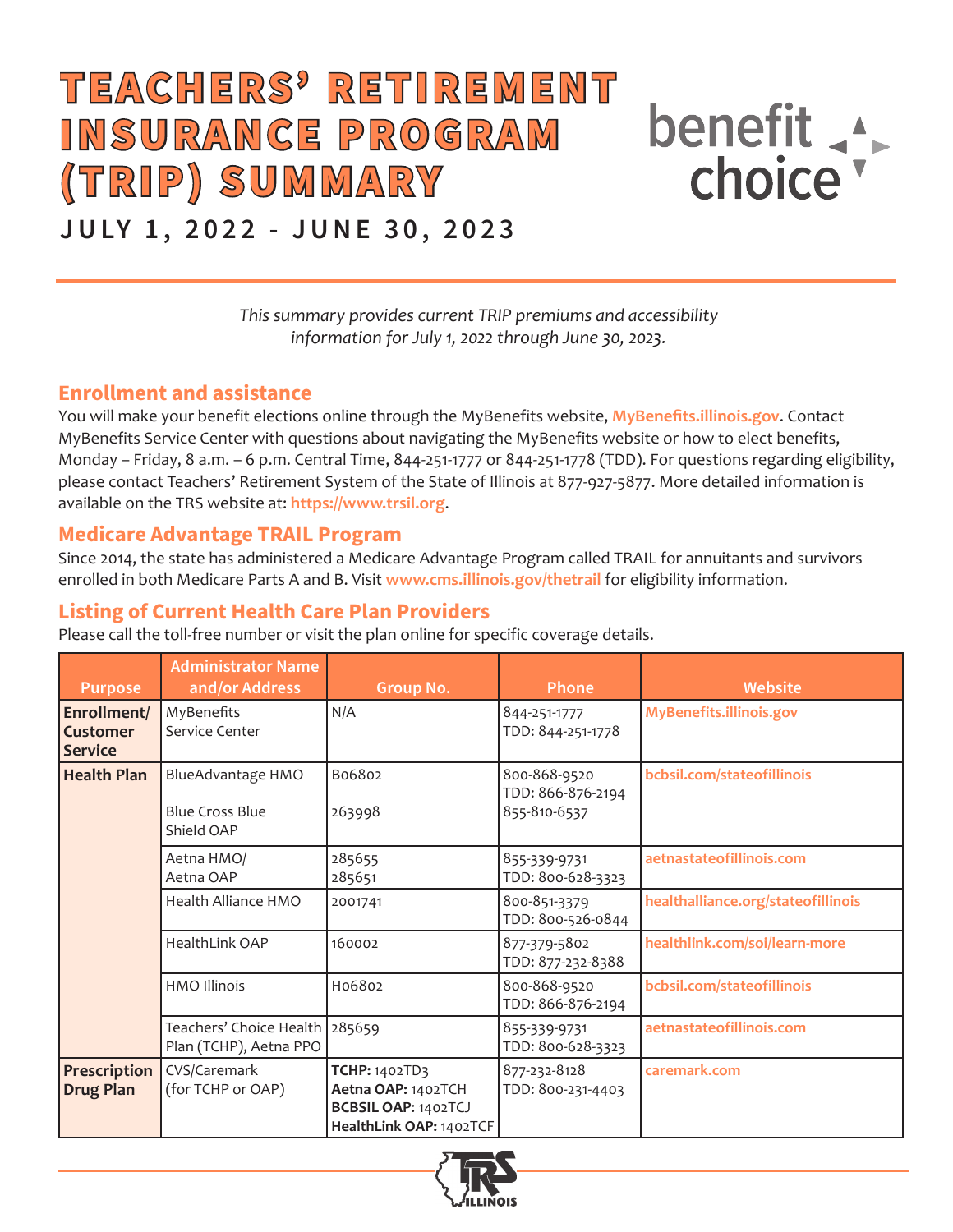# **Enrollment**

If you are eligible, you can enroll yourself and qualifying dependents during the following periods:

- **When you apply for monthly pension benefits.** If you want to enroll at this point, you must enroll no later than 60 days after the effective date of the pension benefits.
- **When you turn 65.** TRS will mail you enrollment information within 90 days of your 65th birthday along with a checklist to assist with your Medicare enrollment. Benefit recipients deemed eligible for Medicare Parts A and B have an opportunity to enroll into the Medicare Advantage TRAIL Program within 60 days of their 65th birth months. Benefit recipients who are not deemed eligible for Medicare Parts A and B can still enroll in a standard TRIP plan (see next page), but will be subject to a higher Not Medicare Primary Age 65 & Above premium. See the Monthly Premiums chart listed below.
- **When coverage is terminated by a former plan.** You may continue coverage with another plan rather than enroll in TRIP. If this occurs, you and your eligible dependents may enroll in TRIP when coverage under the other plan is terminated. The termination must be initiated by the plan. You must enroll with a letter from the plan stating the effective date of termination no later than 60 days after the termination of the plan's coverage.
- **During the Benefit Choice Period**. You may be eligible to enroll in TRIP during the Benefit Choice Period (usually May 1 through May 31 each year). The insurance becomes effective on July 1. Additionally, a fall enrollment occurs for those eligible for the Medicare Advantage TRAIL Program.

You may enroll dependents when you enroll in the program, the dependent turns 65, a qualifying change in family status occurs (marriage or birth/adoption of child), or coverage is involuntarily terminated by a former plan. You may also enroll dependents during the annual Benefit Choice Period. Dependents will be enrolled in the same health plan as the benefit recipient.

It is your responsibility to ensure monthly premium deductions are accurate for the insurance coverage you selected.

|                                        | <b>Type of Plan</b>                                                  | <b>Not Medicare</b><br><b>Primary</b><br><b>Under Age 26</b> | <b>Not Medicare</b><br><b>Primary</b><br><b>Age 26-64</b> | <b>Not Medicare</b><br><b>Primary</b><br>Age 65 & Above | Medicare<br>Primary*<br><b>All Ages</b> |
|----------------------------------------|----------------------------------------------------------------------|--------------------------------------------------------------|-----------------------------------------------------------|---------------------------------------------------------|-----------------------------------------|
|                                        | Managed Care Plan (OAP & HMO)                                        | \$101.38                                                     | \$314.92                                                  | \$429.07                                                | \$124.46                                |
| <b>Benefit Recipient</b>               | TCHP (PPO) when a managed care<br>plan is available                  | \$263.11                                                     | \$734.96                                                  | \$1,116.87                                              | \$295.10                                |
|                                        | TCHP (PPO) when a managed care<br>plan is unavailable in your county | \$131.55                                                     | \$367.48                                                  | \$558.45                                                | \$147.56                                |
|                                        | Managed Care Plan (OAP & HMO)                                        | \$405.68                                                     | \$1,259.67                                                | \$1,716.24                                              | \$428.80**                              |
| <b>Dependent</b><br><b>Beneficiary</b> | TCHP (PPO) when a managed care<br>plan is available                  | \$526.24                                                     | \$1,469.91                                                | \$2,233.75                                              | \$590.21                                |
|                                        | TCHP (PPO) when a managed care<br>plan is unavailable in your county | \$526.24                                                     | \$1,469.91                                                | \$2,233.75                                              | \$442.67**                              |

# **Monthly Premiums Through June 30, 2023**

*\* You must enroll in both Medicare Parts A and B to qualify for the lower premiums. Send a copy of your Medicare card to TRS. If you or your dependent is actively working and eligible for Medicare, or you have additional questions about this requirement, contact the CMS Group Insurance Division, Medicare Coordination of Benefits (COB) Unit at 800-442-1300 or 217-782-7007.* 

*\*\* Medicare Primary dependent beneficiaries enrolled in a managed care plan, or in TCHP when no managed care plan is available, receive a premium subsidy.*

#### **Out-of-State Managed Care**

Managed care is available in some counties in Arkansas, Indiana, Iowa, Kentucky, Missouri, and Wisconsin. View the list online for more information at **https://www.trsil.org/health-insurance/out-of-state-accessibility** or directly contact the managed care plan for information regarding availability. Some OAP carriers can be in every state.

#### **Hearing Instruments and Related Services**

Beginning July 1, 2020, a \$2,500 benefit for hearing instruments and related services every 24 months is available through all plans when a hearing care professional prescribes a hearing instrument. Contact your plan for additional details.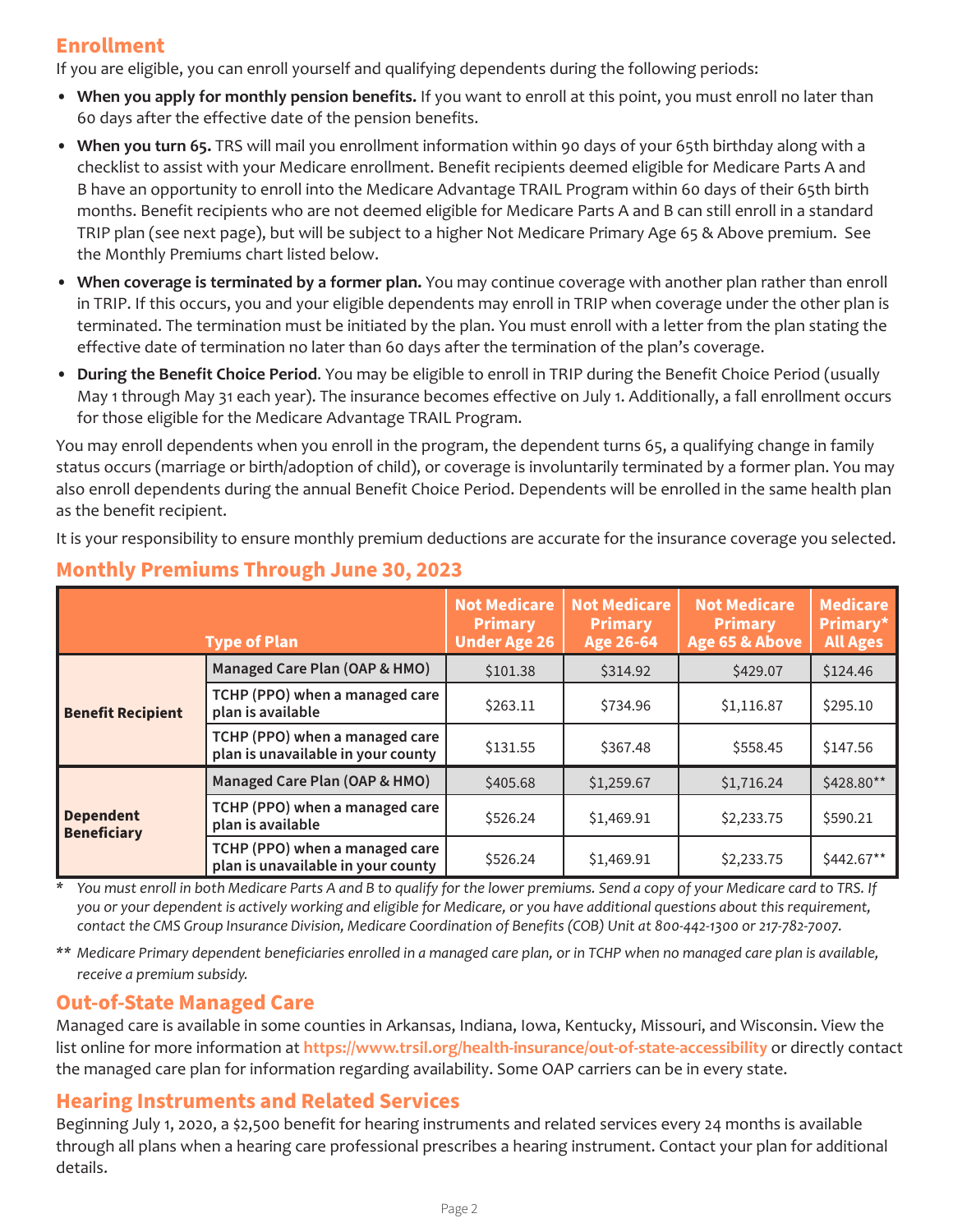#### **Coverage Comparison Table**

|                                                              |                                                                                                                    | <b>Managed Care Plans</b>                                                  |                                                                                                         |                                                            |                                                                           |  |
|--------------------------------------------------------------|--------------------------------------------------------------------------------------------------------------------|----------------------------------------------------------------------------|---------------------------------------------------------------------------------------------------------|------------------------------------------------------------|---------------------------------------------------------------------------|--|
|                                                              |                                                                                                                    |                                                                            | <b>Open Access Plans (OAP)</b>                                                                          |                                                            |                                                                           |  |
| <b>Benefit</b>                                               | <b>PPO</b><br><b>Teachers' Choice</b><br><b>Health Plan (TCHP)</b><br><b>Nationwide</b>                            | <b>HMO</b><br><b>In-network</b><br>coverage only<br><b>All IL counties</b> | <b>Tier I</b><br><b>In-network</b><br>coverage only<br><b>Most IL counties</b>                          | Tier II<br><b>In-network coverage</b><br><b>Nationwide</b> | <b>Tier III</b><br><b>Out-of-network</b><br>coverage<br><b>Nationwide</b> |  |
| Plan year maximum benefit                                    | Unlimited                                                                                                          | Unlimited                                                                  | Unlimited                                                                                               | Unlimited                                                  | Unlimited                                                                 |  |
| Lifetime maximum benefit                                     | Unlimited                                                                                                          | Unlimited                                                                  | Unlimited                                                                                               | Unlimited                                                  | Unlimited                                                                 |  |
| Annual out-of-pocket maximum                                 | Individual: \$1,200 in network;<br>\$4,400 out-of-network<br>Family: \$2,750 in network;<br>\$8,800 out-of-network | Individual: \$3,000<br>Family: \$6,000                                     | Individual: \$6,600<br>Family: \$13,200 (includes eligible charges from<br>Tier I and Tier II combined) |                                                            | <b>NA</b>                                                                 |  |
| Annual plan deductible<br>Must be satisfied for all services | \$500 per participant                                                                                              | \$0                                                                        | \$0                                                                                                     | \$300 per enrollee*                                        | \$400 per enrollee*                                                       |  |
| Out-of-network hospital admission                            | 60% covered; deductible applies<br>after \$400 per admission                                                       | No coverage                                                                | Contact plan administrator                                                                              |                                                            |                                                                           |  |
| Inpatient/hospital admission                                 | 80% covered; deductible applies<br>after \$200 per admission                                                       | 100% after<br>\$250 copayment                                              | 100% after<br>\$250 copayment                                                                           | 80% network charges<br>after \$300 copayment               | 60% allowable charges<br>after \$400 copayment                            |  |
| <b>Outpatient surgery</b>                                    | 80% in network; 60% allowable<br>charges out-of-network**                                                          | 100% after<br>\$150 copayment                                              | 100% after \$150<br>copayment                                                                           | 80% network charges<br>after \$150 copayment               | 60% allowable charges<br>after \$150 copayment                            |  |
| Diagnostic lab & x-ray                                       | 80% in network; 60% allowable<br>charges out-of-network**                                                          | 100%                                                                       | 100%                                                                                                    | 80% network charges                                        | 60% allowable charges                                                     |  |
| <b>Emergency room hospital services</b>                      | \$400 additional deductible                                                                                        | 100% after<br>\$200 copayment                                              | 100% after \$200 copayment                                                                              |                                                            |                                                                           |  |
| Physician & Specialist office visits                         | 80% in network; 60% allowable<br>charges out-of-network**                                                          | \$20 copayment                                                             | 100% after<br>\$20 copayment                                                                            | 80% network charges                                        | 60% allowable charges                                                     |  |
| Preventive services,<br>including immunizations              | 100% in network; 60% allowable<br>charges out-of-network**                                                         | 100%                                                                       | 100%                                                                                                    |                                                            | Covered under Tier I<br>and Tier II only                                  |  |
| <b>Telemedicine benefit</b>                                  | \$10 copayment, deductible<br>applies. In-network only.                                                            | \$10 copayment                                                             | \$10 copayment                                                                                          | No coverage                                                | No coverage                                                               |  |
| Durable medical equipment                                    | 80% in network; 60% allowable<br>charges out- of-network**                                                         | 80% network charges                                                        | 80% network charges                                                                                     | 80% network charges                                        | 60% allowable charges                                                     |  |
| <b>Prescription Drugs copayment</b><br>(30-day supply)       | \$7-\$50 generic<br>\$14-\$100 preferred brand<br>\$28-\$150 nonpreferred brand                                    | \$10 generic<br>\$20 preferred brand<br>\$40 nonpreferred brand            | \$10 generic<br>\$20 preferred brand<br>\$40 nonpreferred brand                                         |                                                            |                                                                           |  |

*\* Open Access Plans: The benefit level is determined by the Tier in which the healthcare provider is contracted. An annual plan deductible must be met before Tier II and Tier III plan benefits apply. Benefit limits are measured on a plan year. Amounts over the plan's allowable charges do not count toward the out-of-pocket maximum.*

*\*\* TCHP: Sixty percent of allowable charges are paid for out-of-network charges after the annual plan deductible has been met.*